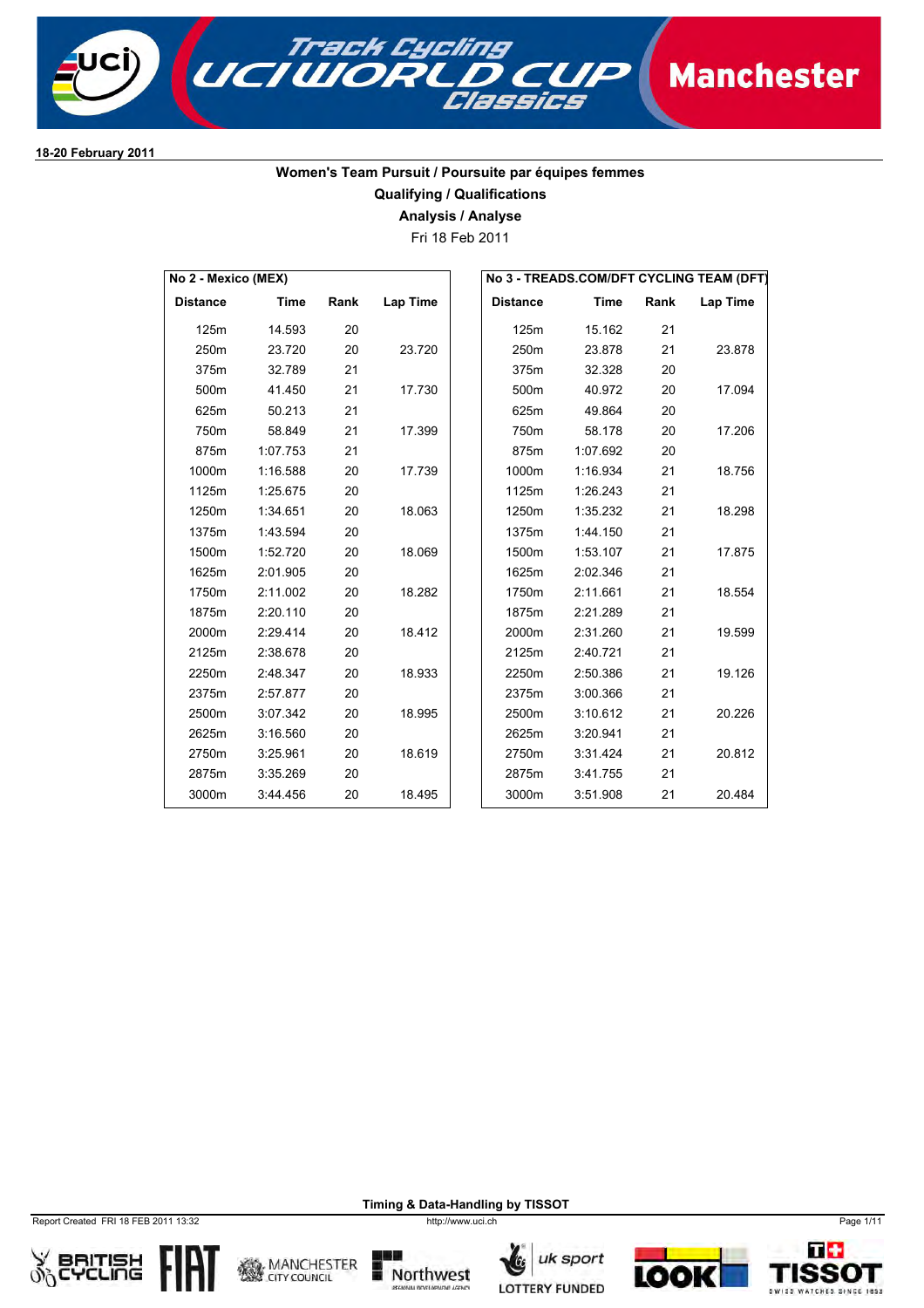

### **Women's Team Pursuit / Poursuite par équipes femmes**

### **Qualifying / Qualifications**

**Analysis / Analyse**

Fri 18 Feb 2011

| No 4 - REYNO DE NAVARRA-TELCO-CONO (NAV) |             |      |                 |  |                 | No 5 - GIANT PRO CYCLING (GPC) |      |          |
|------------------------------------------|-------------|------|-----------------|--|-----------------|--------------------------------|------|----------|
| <b>Distance</b>                          | <b>Time</b> | Rank | <b>Lap Time</b> |  | <b>Distance</b> | <b>Time</b>                    | Rank | Lap Time |
| 125m                                     | 14.676      |      |                 |  | 125m            | 13.714                         | 2    |          |
| 250m                                     | 23.505      |      | 23.505          |  | 250m            | 22.436                         | 8    | 22.436   |
| 375m                                     | 32.204      |      |                 |  | 375m            | 30.891                         | 10   |          |
| 500m                                     | 40.993      |      | 17.488          |  | 500m            | 39.369                         | 15   | 16.933   |
| 625m                                     | 50.145      |      |                 |  | 625m            | 48.020                         | 17   |          |
| 750m                                     | 59.208      |      | 18.215          |  | 750m            | 56.499                         | 16   | 17.130   |
| 875m                                     | 1:08.364    |      |                 |  | 875m            | 1:05.190                       | 17   |          |
| 1000m                                    | 1:17.278    |      | 18.070          |  | 1000m           | 1:13.820                       | 18   | 17.321   |
| 1125m                                    | 1:26.497    |      |                 |  | 1125m           | 1:22.465                       | 18   |          |
| 1250m                                    | 1:35.845    |      | 18.567          |  | 1250m           | 1:31.020                       | 18   | 17.200   |
| 1375m                                    | 1:45.596    |      |                 |  | 1375m           | 1:39.687                       | 18   |          |
| 1500m                                    | 1:55.288    |      | 19.443          |  | 1500m           | 1:48.186                       | 18   | 17.166   |
| 1625m                                    | 2:05.009    |      |                 |  | 1625m           | 1:56.880                       | 18   |          |
| 1750m                                    | 2:14.240    |      | 18.952          |  | 1750m           | 2:05.252                       | 18   | 17.066   |
| 1875m                                    | 2:23.668    |      |                 |  | 1875m           | 2:13.751                       | 18   |          |
| 2000m                                    | 2:33.135    |      | 18.895          |  | 2000m           | 2:22.287                       | 18   | 17.035   |
| 2125m                                    | 2:42.932    |      |                 |  | 2125m           | 2:31.064                       | 18   |          |
| 2250m                                    | 2:52.664    |      | 19.529          |  | 2250m           | 2:39.908                       | 18   | 17.621   |
| 2375m                                    | 3:02.344    |      |                 |  | 2375m           | 2:48.975                       | 18   |          |
| 2500m                                    | 3:11.585    |      | 18.921          |  | 2500m           | 2:57.564                       | 18   | 17.656   |
| 2625m                                    | 3:21.168    |      |                 |  | 2625m           | 3:06.164                       | 18   |          |
| 2750m                                    | 3:30.832    |      | 19.247          |  | 2750m           | 3:14.732                       | 18   | 17.168   |
| 2875m                                    | 3:40.669    |      |                 |  | 2875m           | 3:23.285                       | 18   |          |
| 3000m                                    | 3:50.097    |      | 19.265          |  | 3000m           | 3:31.832                       | 17   | 17.100   |

Report Created FRI 18 FEB 2011 13:32 http://www.uci.ch Page 2/11













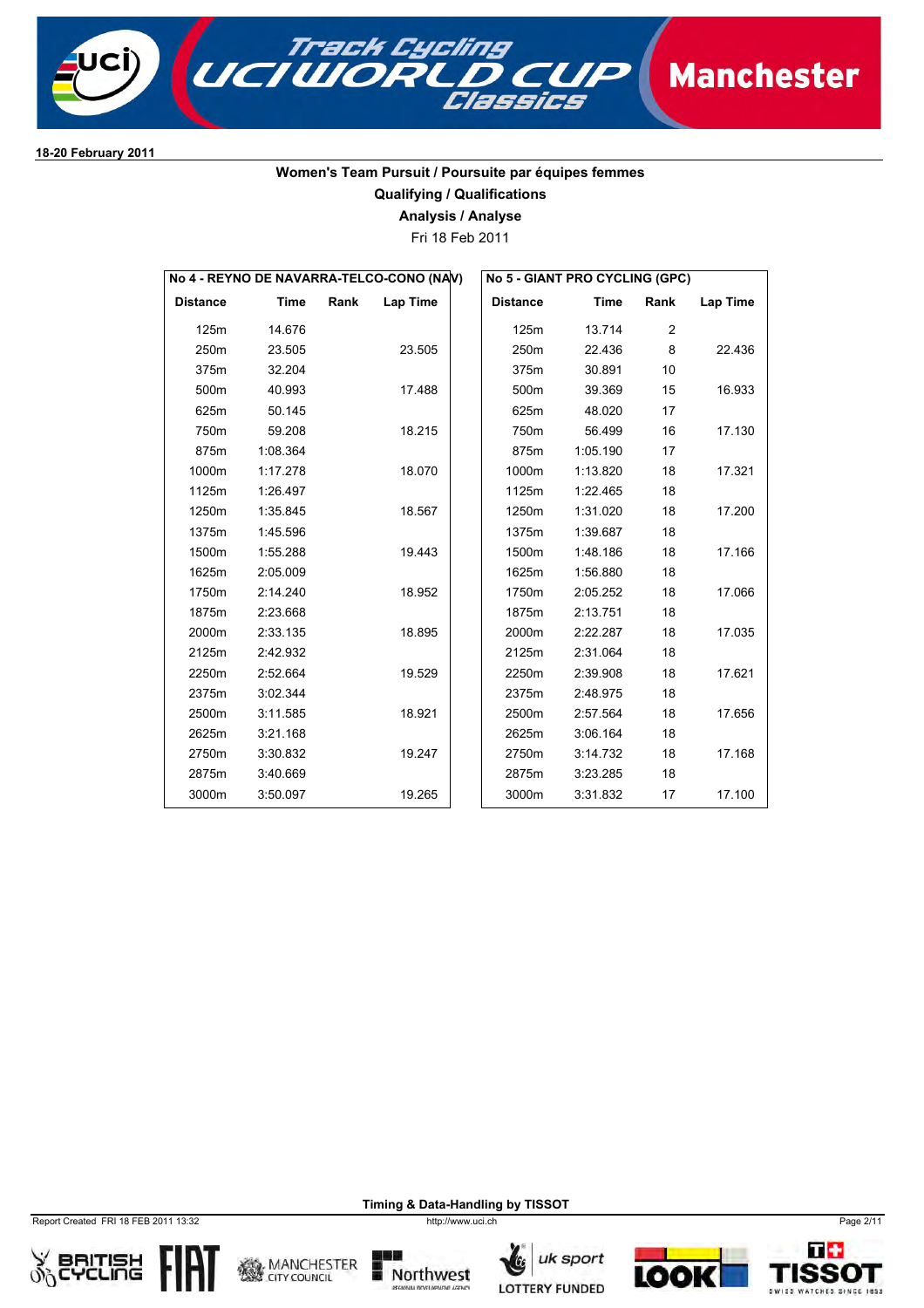

### **Women's Team Pursuit / Poursuite par équipes femmes Qualifying / Qualifications**

**Analysis / Analyse**

Fri 18 Feb 2011

| No 6 - Spain (ESP) |          |                |                 | No 7 - Italy (ITA) |          |      |          |
|--------------------|----------|----------------|-----------------|--------------------|----------|------|----------|
| <b>Distance</b>    | Time     | Rank           | <b>Lap Time</b> | <b>Distance</b>    | Time     | Rank | Lap Time |
| 125m               | 13.953   | 5              |                 | 125m               | 14.108   | 11   |          |
| 250m               | 22.312   | $\overline{4}$ | 22.312          | 250m               | 22.734   | 13   | 22.734   |
| 375m               | 30.586   | $\overline{7}$ |                 | 375m               | 31.025   | 15   |          |
| 500m               | 38.799   | 6              | 16.487          | 500m               | 39.402   | 17   | 16.668   |
| 625m               | 47.186   | 10             |                 | 625m               | 48.092   | 18   |          |
| 750m               | 55.529   | 11             | 16.730          | 750m               | 56.691   | 19   | 17.289   |
| 875m               | 1:04.064 | 14             |                 | 875m               | 1:05.404 | 19   |          |
| 1000m              | 1:12.494 | 14             | 16.965          | 1000m              | 1:13.862 | 19   | 17.171   |
| 1125m              | 1:21.117 | 14             |                 | 1125m              | 1:22.591 | 19   |          |
| 1250m              | 1:29.597 | 14             | 17.103          | 1250m              | 1:31.489 | 19   | 17.627   |
| 1375m              | 1:38.246 | 14             |                 | 1375m              | 1:40.646 | 19   |          |
| 1500m              | 1:46.993 | 17             | 17.396          | 1500m              | 1:49.595 | 19   | 18.106   |
| 1625m              | 1:55.449 | 16             |                 | 1625m              | 1:58.620 | 19   |          |
| 1750m              | 2:03.916 | 17             | 16.923          | 1750m              | 2:07.381 | 19   | 17.786   |
| 1875m              | 2:12.395 | 17             |                 | 1875m              | 2:16.401 | 19   |          |
| 2000m              | 2:21.025 | 17             | 17.109          | 2000m              | 2:25.660 | 19   | 18.279   |
| 2125m              | 2:29.577 | 16             |                 | 2125m              | 2:34.745 | 19   |          |
| 2250m              | 2:38.439 | 16             | 17.414          | 2250m              | 2:43.886 | 19   | 18.226   |
| 2375m              | 2:47.466 | 16             |                 | 2375m              | 2:53.084 | 19   |          |
| 2500m              | 2:56.282 | 17             | 17.843          | 2500m              | 3:02.027 | 19   | 18.141   |
| 2625m              | 3:05.084 | 17             |                 | 2625m              | 3:10.970 | 19   |          |
| 2750m              | 3:14.063 | 17             | 17.781          | 2750m              | 3:20.226 | 19   | 18.199   |
| 2875m              | 3:23.143 | 17             |                 | 2875m              | 3:29.339 | 19   |          |
| 3000m              | 3:32.159 | 18             | 18.096          | 3000m              | 3:38.318 | 19   | 18.092   |

Report Created FRI 18 FEB 2011 13:32 http://www.uci.ch Page 3/11













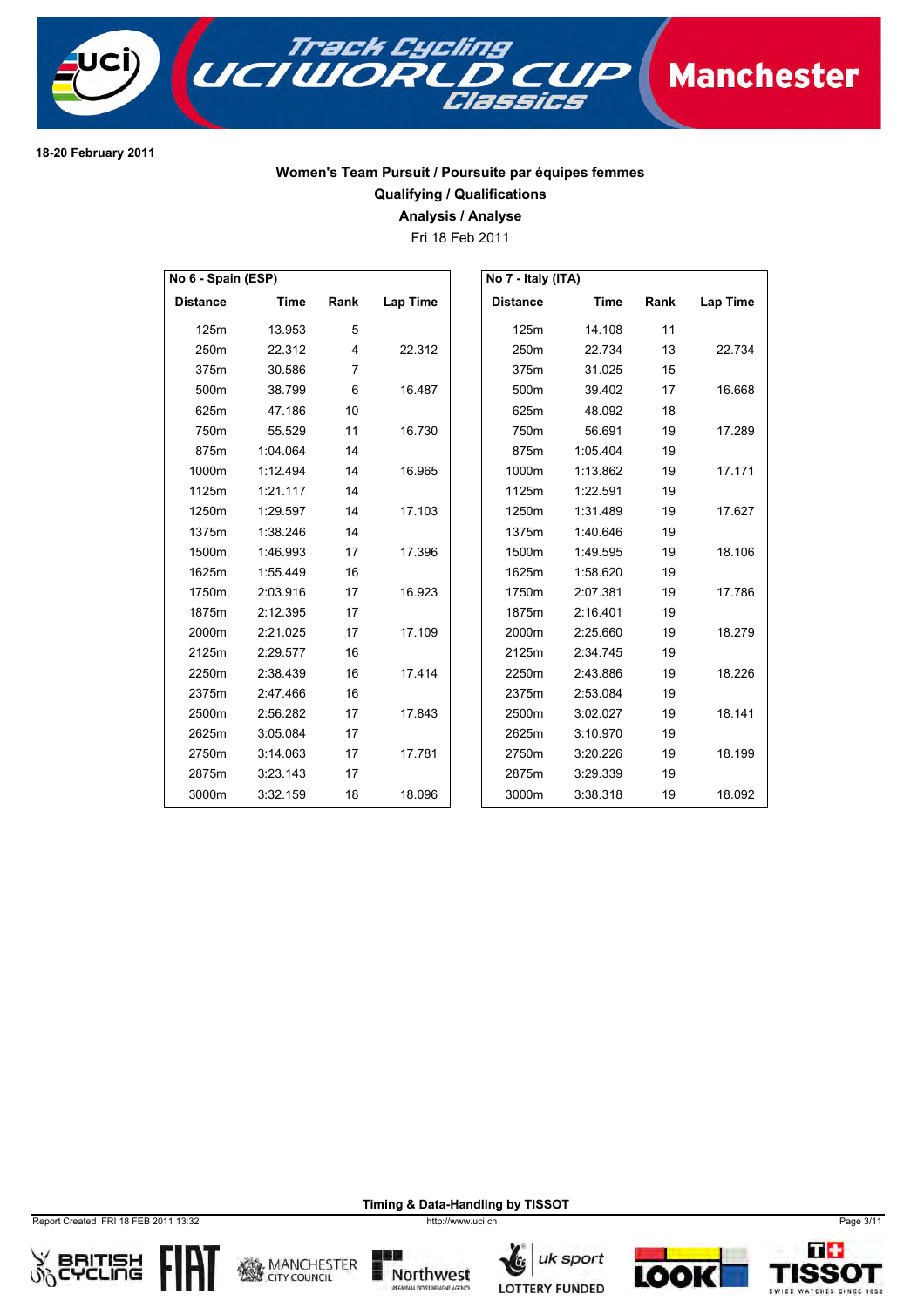

### **Women's Team Pursuit / Poursuite par équipes femmes Qualifying / Qualifications**

**Analysis / Analyse**

Fri 18 Feb 2011

| No 8 - TEAM 100% ME (HPM) |             |                |          | No 9 - Poland (POL) |          |                 |          |
|---------------------------|-------------|----------------|----------|---------------------|----------|-----------------|----------|
| <b>Distance</b>           | <b>Time</b> | Rank           | Lap Time | <b>Distance</b>     | Time     | Rank            | Lap Time |
| 125m                      | 13.975      | $\overline{7}$ |          | 125m                | 13.816   | $\overline{4}$  |          |
| 250m                      | 22.328      | 5              | 22.328   | 250m                | 22.472   | 9               | 22.472   |
| 375m                      | 30.352      | 3              |          | 375m                | 30.846   | 9               |          |
| 500m                      | 38.349      | $\overline{4}$ | 16.021   | 500m                | 39.211   | 13              | 16.739   |
| 625m                      | 46.378      | $\overline{4}$ |          | 625m                | 47.300   | 12              |          |
| 750m                      | 54.343      | 4              | 15.994   | 750m                | 55.552   | 12              | 16.341   |
| 875m                      | 1:02.423    | $\overline{4}$ |          | 875m                | 1:03.706 | 12              |          |
| 1000m                     | 1:10.426    | $\overline{4}$ | 16.083   | 1000m               | 1:12.096 | 12              | 16.544   |
| 1125m                     | 1:18.602    | $\overline{4}$ |          | 1125m               | 1:20.473 | 11              |          |
| 1250m                     | 1:26.703    | 4              | 16.277   | 1250m               | 1:29.028 | 13              | 16.932   |
| 1375m                     | 1:34.928    | 3              |          | 1375m               | 1:37.274 | 10 <sup>1</sup> |          |
| 1500m                     | 1:43.085    | 3              | 16.382   | 1500m               | 1:45.650 | 9               | 16.622   |
| 1625m                     | 1:51.325    | 3              |          | 1625m               | 1:53.961 | 8               |          |
| 1750m                     | 1:59.461    | 3              | 16.376   | 1750m               | 2:02.583 | 9               | 16.933   |
| 1875m                     | 2:07.597    | 3              |          | 1875m               | 2:11.176 | 9               |          |
| 2000m                     | 2:15.933    | 3              | 16.472   | 2000m               | 2:19.989 | 10 <sup>1</sup> | 17.406   |
| 2125m                     | 2:24.190    | 3              |          | 2125m               | 2:28.489 | 10              |          |
| 2250m                     | 2:32.654    | 3              | 16.721   | 2250m               | 2:37.150 | 10              | 17.161   |
| 2375m                     | 2:40.913    | 3              |          | 2375m               | 2:45.629 | 9               |          |
| 2500m                     | 2:49.409    | 3              | 16.755   | 2500m               | 2:54.370 | 9               | 17.220   |
| 2625m                     | 2:57.899    | 3              |          | 2625m               | 3:03.227 | 10              |          |
| 2750m                     | 3:06.475    | 4              | 17.066   | 2750m               | 3:12.116 | 11              | 17.746   |
| 2875m                     | 3:14.926    | 5              |          | 2875m               | 3:20.792 | 12              |          |
| 3000m                     | 3:23.355    | 5              | 16.880   | 3000m               | 3:29.403 | 12              | 17.287   |

Report Created FRI 18 FEB 2011 13:32 http://www.uci.ch Page 4/11













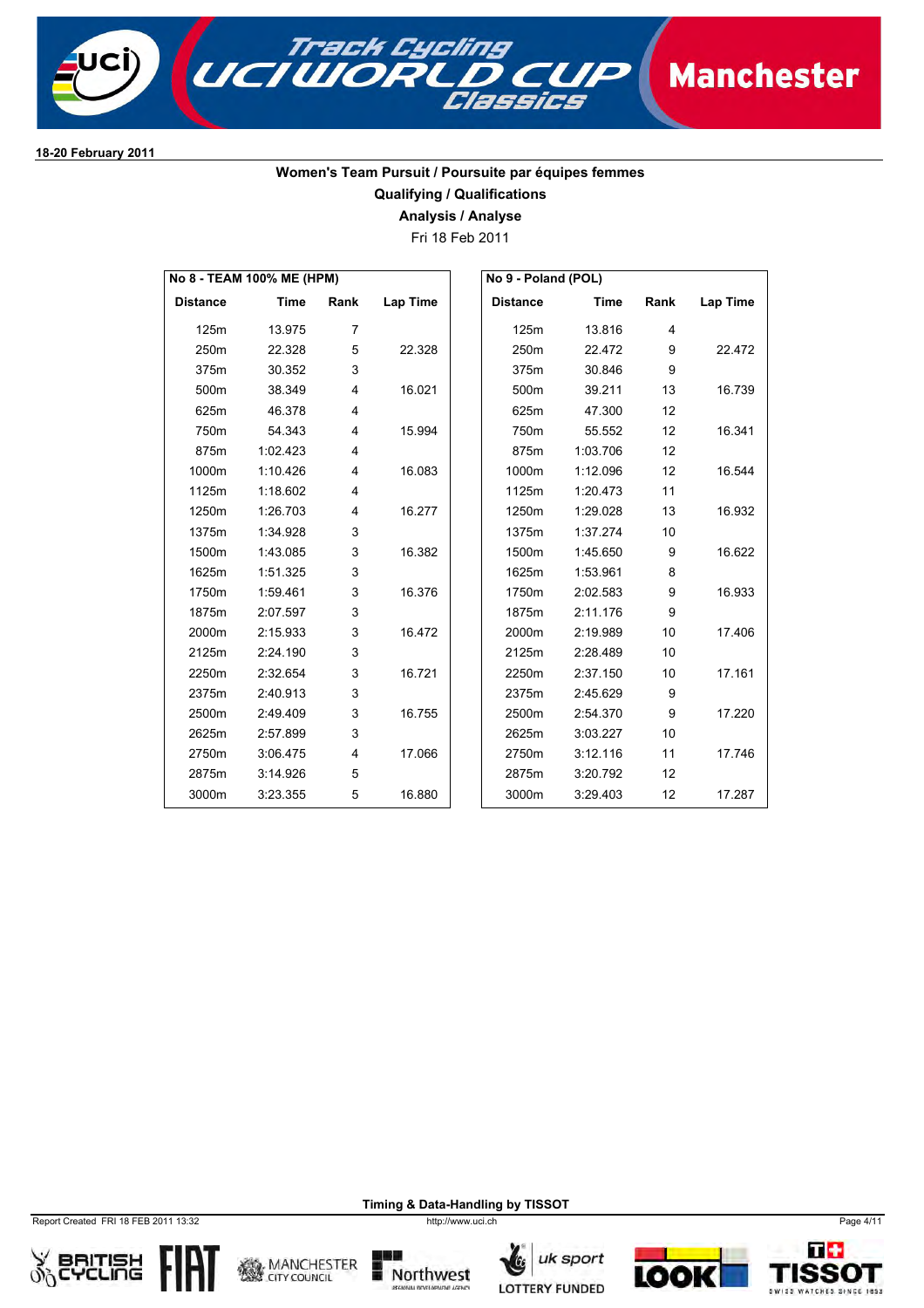

### **Women's Team Pursuit / Poursuite par équipes femmes Qualifying / Qualifications**

**Analysis / Analyse**

Fri 18 Feb 2011

| No 10 - Ireland (IRL) |             |      |                 |                 | No 11 - Korea (KOR) |      |          |
|-----------------------|-------------|------|-----------------|-----------------|---------------------|------|----------|
| <b>Distance</b>       | <b>Time</b> | Rank | <b>Lap Time</b> | <b>Distance</b> | Time                | Rank | Lap Time |
| 125m                  | 14.163      | 12   |                 | 125m            | 14.060              | 10   |          |
| 250m                  | 22.730      | 12   | 22.730          | 250m            | 22.680              | 11   | 22.680   |
| 375m                  | 30.907      | 11   |                 | 375m            | 31.017              | 14   |          |
| 500m                  | 39.156      | 11   | 16.426          | 500m            | 39.391              | 16   | 16.711   |
| 625m                  | 47.208      | 11   |                 | 625m            | 47.516              | 14   |          |
| 750m                  | 55.501      | 10   | 16.345          | 750m            | 55.796              | 14   | 16.405   |
| 875m                  | 1:03.654    | 10   |                 | 875m            | 1:03.931            | 13   |          |
| 1000m                 | 1:11.941    | 10   | 16.440          | 1000m           | 1:12.322            | 13   | 16.526   |
| 1125m                 | 1:20.249    | 10   |                 | 1125m           | 1:20.558            | 12   |          |
| 1250m                 | 1:28.791    | 10   | 16.850          | 1250m           | 1:28.968            | 12   | 16.646   |
| 1375m                 | 1:37.288    | 11   |                 | 1375m           | 1:37.329            | 12   |          |
| 1500m                 | 1:45.978    | 13   | 17.187          | 1500m           | 1:45.933            | 12   | 16.965   |
| 1625m                 | 1:54.420    | 10   |                 | 1625m           | 1:54.487            | 11   |          |
| 1750m                 | 2:03.015    | 11   | 17.037          | 1750m           | 2:03.161            | 13   | 17.228   |
| 1875m                 | 2:11.555    | 12   |                 | 1875m           | 2:11.604            | 13   |          |
| 2000m                 | 2:20.143    | 12   | 17.128          | 2000m           | 2:20.207            | 13   | 17.046   |
| 2125m                 | 2:28.961    | 13   |                 | 2125m           | 2:28.838            | 12   |          |
| 2250m                 | 2:37.678    | 12   | 17.535          | 2250m           | 2:37.722            | 13   | 17.515   |
| 2375m                 | 2:46.606    | 14   |                 | 2375m           | 2:46.372            | 13   |          |
| 2500m                 | 2:55.192    | 14   | 17.514          | 2500m           | 2:55.024            | 13   | 17.302   |
| 2625m                 | 3:03.950    | 15   |                 | 2625m           | 3:03.791            | 13   |          |
| 2750m                 | 3:12.578    | 15   | 17.386          | 2750m           | 3:12.224            | 12   | 17.200   |
| 2875m                 | 3:21.429    | 15   |                 | 2875m           | 3:20.566            | 11   |          |
| 3000m                 | 3:30.375    | 15   | 17.797          | 3000m           | 3:28.947            | 10   | 16.723   |

Report Created FRI 18 FEB 2011 13:32 http://www.uci.ch Page 5/11













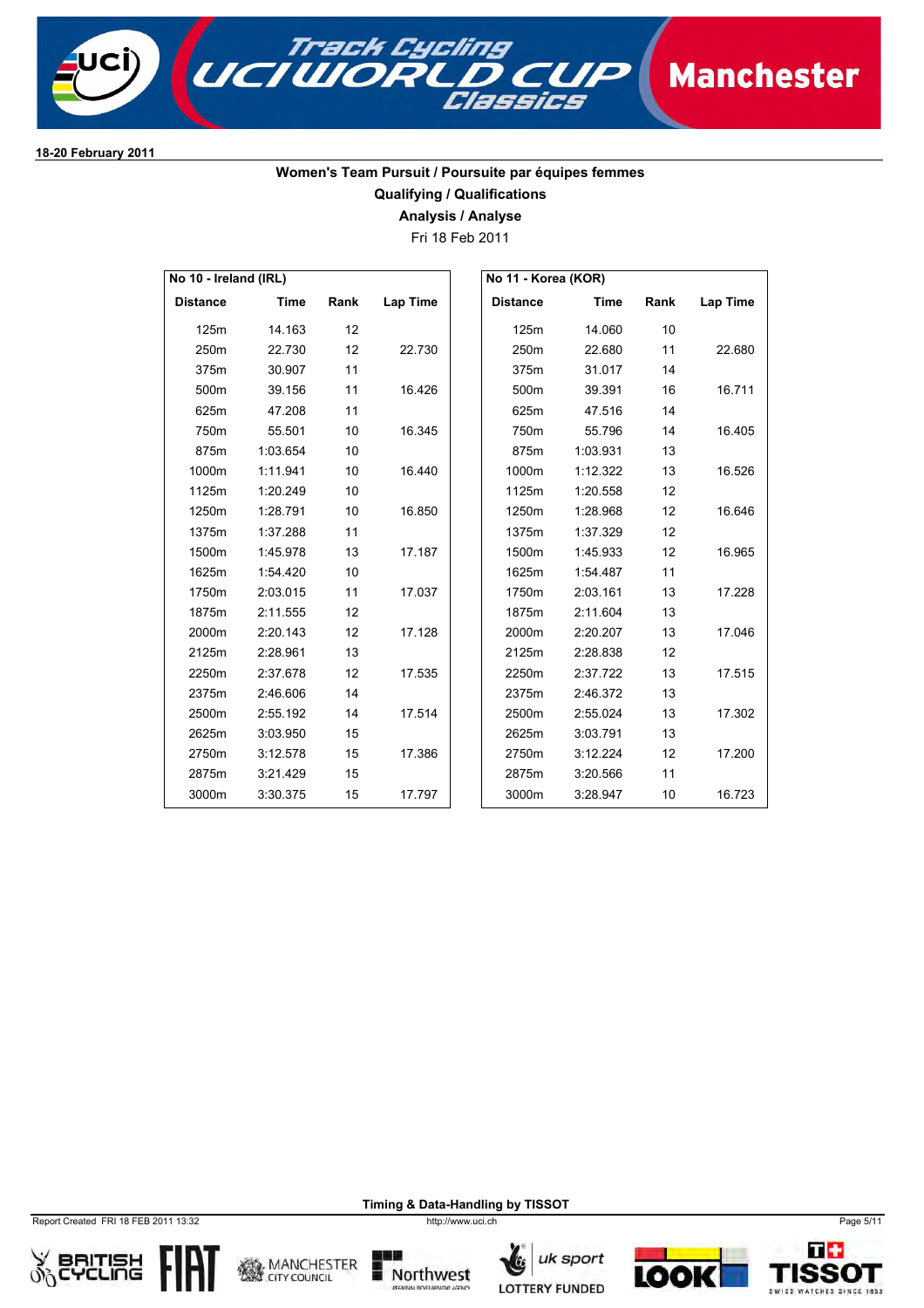

# **Women's Team Pursuit / Poursuite par équipes femmes**

**Qualifying / Qualifications**

**Analysis / Analyse**

Fri 18 Feb 2011

| No 12 - Russia (RUS) |             |      |          | No 13 - Belgium (BEL) |             |                |          |
|----------------------|-------------|------|----------|-----------------------|-------------|----------------|----------|
| <b>Distance</b>      | <b>Time</b> | Rank | Lap Time | <b>Distance</b>       | <b>Time</b> | Rank           | Lap Time |
| 125m                 | 14.489      | 18   |          | 125m                  | 13.767      | 3              |          |
| 250m                 | 23.130      | 18   | 23.130   | 250m                  | 22.152      | $\overline{2}$ | 22.152   |
| 375m                 | 31.600      | 19   |          | 375m                  | 30.352      | 3              |          |
| 500m                 | 39.804      | 19   | 16.674   | 500m                  | 38.474      | 5              | 16.322   |
| 625m                 | 48.210      | 19   |          | 625m                  | 46.822      | 5              |          |
| 750m                 | 56.512      | 17   | 16.708   | 750m                  | 55.141      | $\overline{7}$ | 16.667   |
| 875m                 | 1:04.971    | 16   |          | 875m                  | 1:03.659    | 11             |          |
| 1000m                | 1:13.110    | 16   | 16.598   | 1000m                 | 1:12.065    | 11             | 16.924   |
| 1125m                | 1:21.454    | 16   |          | 1125m                 | 1:20.561    | 13             |          |
| 1250m                | 1:29.745    | 16   | 16.635   | 1250m                 | 1:28.933    | 11             | 16.868   |
| 1375m                | 1:38.382    | 16   |          | 1375m                 | 1:37.439    | 13             |          |
| 1500m                | 1:46.858    | 16   | 17.113   | 1500m                 | 1:45.870    | 10             | 16.937   |
| 1625m                | 1:55.460    | 17   |          | 1625m                 | 1:54.536    | 13             |          |
| 1750m                | 2:03.677    | 14   | 16.819   | 1750m                 | 2:02.876    | 10             | 17.006   |
| 1875m                | 2:12.155    | 15   |          | 1875m                 | 2:11.284    | 10             |          |
| 2000m                | 2:20.859    | 16   | 17.182   | 2000m                 | 2:19.694    | 8              | 16.818   |
| 2125m                | 2:29.954    | 17   |          | 2125m                 | 2:28.362    | 9              |          |
| 2250m                | 2:38.981    | 17   | 18.122   | 2250m                 | 2:37.020    | 9              | 17.326   |
| 2375m                | 2:47.501    | 17   |          | 2375m                 | 2:45.842    | 10             |          |
| 2500m                | 2:55.816    | 16   | 16.835   | 2500m                 | 2:54.392    | 10             | 17.372   |
| 2625m                | 3:04.421    | 16   |          | 2625m                 | 3:02.828    | 8              |          |
| 2750m                | 3:13.357    | 16   | 17.541   | 2750m                 | 3:11.393    | 8              | 17.001   |
| 2875m                | 3:22.429    | 16   |          | 2875m                 | 3:19.862    | 9              |          |
| 3000m                | 3:31.437    | 16   | 18.080   | 3000m                 | 3:28.443    | 9              | 17.050   |

Report Created FRI 18 FEB 2011 13:32 http://www.uci.ch Page 6/11













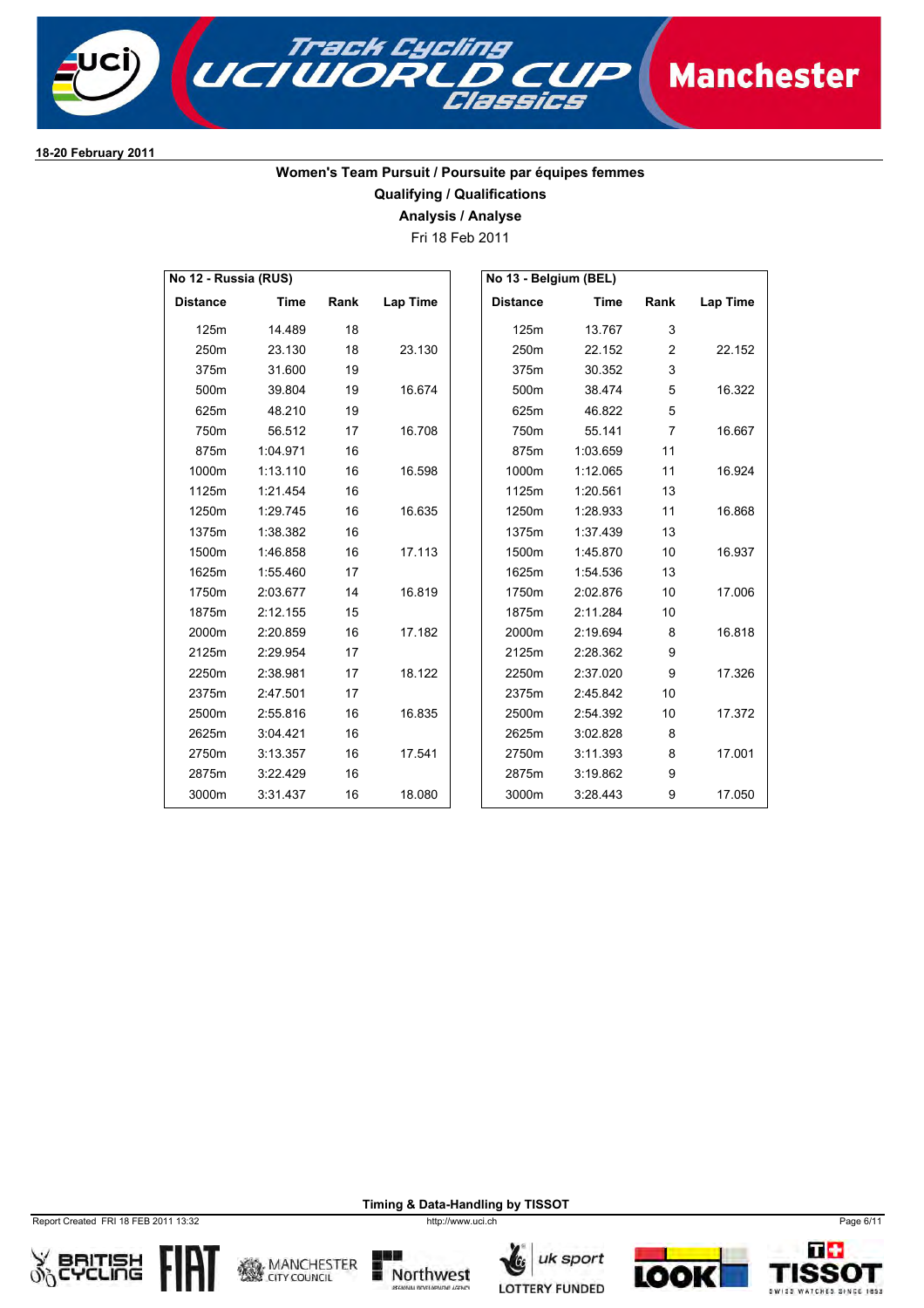

## **Women's Team Pursuit / Poursuite par équipes femmes**

**Qualifying / Qualifications**

**Analysis / Analyse**

Fri 18 Feb 2011

| No 14 - Belarus (BLR) |             |      |          |                 | No 15 - Lithuania (LTU) |              |          |
|-----------------------|-------------|------|----------|-----------------|-------------------------|--------------|----------|
| <b>Distance</b>       | <b>Time</b> | Rank | Lap Time | <b>Distance</b> | <b>Time</b>             | Rank         | Lap Time |
| 125m                  | 14.036      | 9    |          | 125m            | 13.392                  | 1            |          |
| 250m                  | 22.585      | 10   | 22.585   | 250m            | 21.855                  | $\mathbf{1}$ | 21.855   |
| 375m                  | 30.757      | 8    |          | 375m            | 30.416                  | 6            |          |
| 500m                  | 39.071      | 10   | 16.486   | 500m            | 39.063                  | 8            | 17.208   |
| 625m                  | 47.427      | 13   |          | 625m            | 47.838                  | 15           |          |
| 750m                  | 55.580      | 13   | 16.509   | 750m            | 56.562                  | 18           | 17.499   |
| 875m                  | 1:03.643    | 8    |          | 875m            | 1:05.210                | 18           |          |
| 1000m                 | 1:11.875    | 9    | 16.295   | 1000m           | 1:13.446                | 17           | 16.884   |
| 1125m                 | 1:20.059    | 8    |          | 1125m           | 1:21.799                | 17           |          |
| 1250m                 | 1:28.414    | 8    | 16.539   | 1250m           | 1:30.045                | 17           | 16.599   |
| 1375m                 | 1:37.106    | 9    |          | 1375m           | 1:38.464                | 17           |          |
| 1500m                 | 1:45.911    | 11   | 17.497   | 1500m           | 1:46.831                | 15           | 16.786   |
| 1625m                 | 1:54.494    | 12   |          | 1625m           | 1:55.357                | 14           |          |
| 1750m                 | 2:03.019    | 12   | 17.108   | 1750m           | 2:03.769                | 16           | 16.938   |
| 1875m                 | 2:11.483    | 11   |          | 1875m           | 2:12.303                | 16           |          |
| 2000m                 | 2:20.118    | 11   | 17.099   | 2000m           | 2:20.608                | 14           | 16.839   |
| 2125m                 | 2:28.611    | 11   |          | 2125m           | 2:29.089                | 14           |          |
| 2250m                 | 2:37.186    | 11   | 17.068   | 2250m           | 2:37.723                | 14           | 17.115   |
| 2375m                 | 2:45.995    | 11   |          | 2375m           | 2:46.286                | 12           |          |
| 2500m                 | 2:54.978    | 11   | 17.792   | 2500m           | 2:54.989                | 12           | 17.266   |
| 2625m                 | 3:03.658    | 12   |          | 2625m           | 3:03.273                | 11           |          |
| 2750m                 | 3:12.296    | 13   | 17.318   | 2750m           | 3:11.582                | 9            | 16.593   |
| 2875m                 | 3:20.873    | 13   |          | 2875m           | 3:19.750                | 8            |          |
| 3000m                 | 3:29.653    | 13   | 17.357   | 3000m           | 3:27.958                | 8            | 16.376   |

Report Created FRI 18 FEB 2011 13:32 http://www.uci.ch Page 7/11













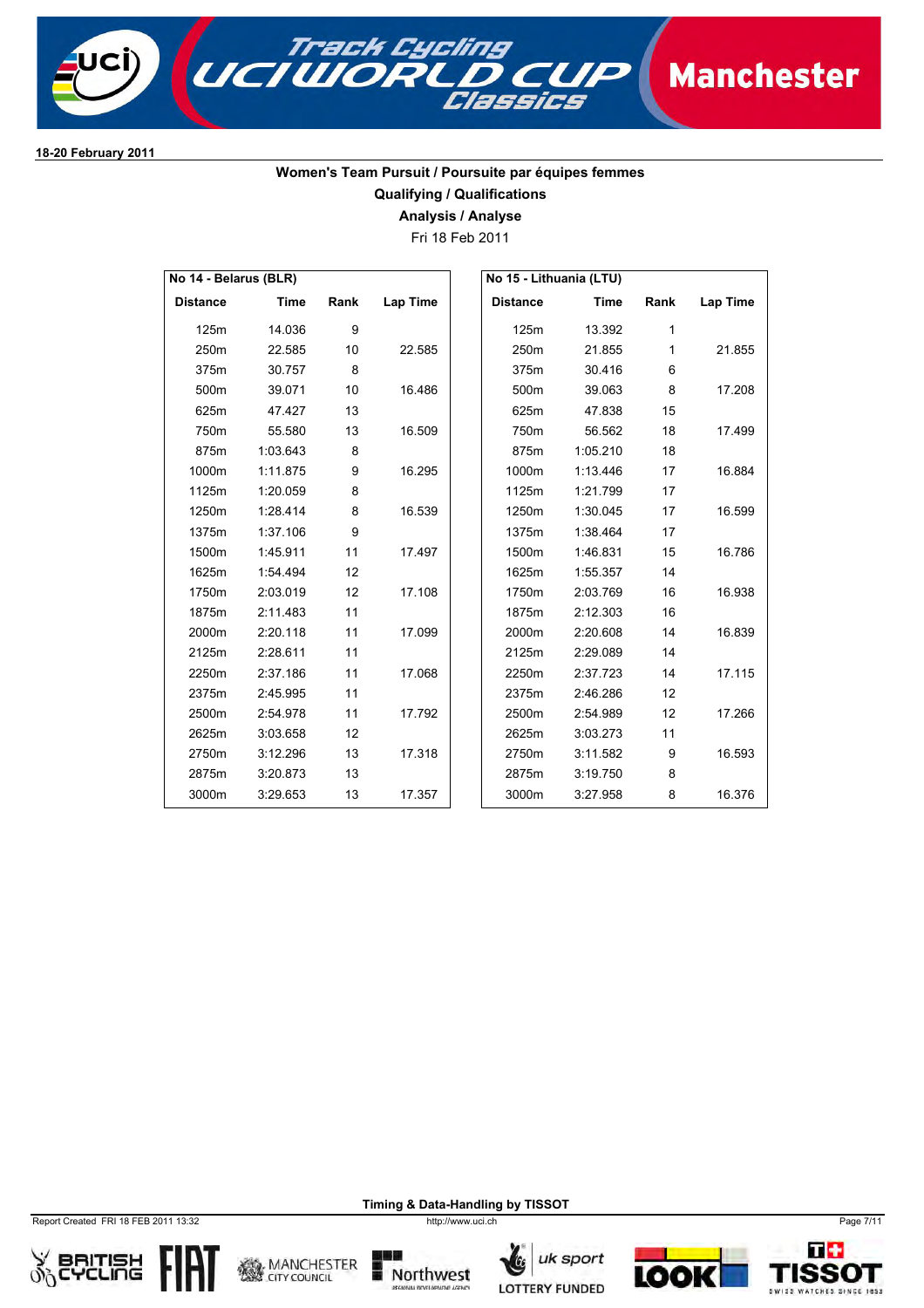

### **Women's Team Pursuit / Poursuite par équipes femmes Qualifying / Qualifications**

**Analysis / Analyse**

Fri 18 Feb 2011

|                 | No 16 - United States (USA) |                |          | No 17 - China (CHN) |          |      |          |
|-----------------|-----------------------------|----------------|----------|---------------------|----------|------|----------|
| <b>Distance</b> | <b>Time</b>                 | Rank           | Lap Time | <b>Distance</b>     | Time     | Rank | Lap Time |
| 125m            | 14.462                      | 17             |          | 125m                | 14.280   | 15   |          |
| 250m            | 22.910                      | 16             | 22.910   | 250m                | 22.780   | 14   | 22.780   |
| 375m            | 30.935                      | 13             |          | 375m                | 31.173   | 17   |          |
| 500m            | 38.890                      | $\overline{7}$ | 15.980   | 500m                | 39.416   | 18   | 16.636   |
| 625m            | 47.119                      | 8              |          | 625m                | 47.888   | 16   |          |
| 750m            | 55.299                      | 9              | 16.409   | 750m                | 56.235   | 15   | 16.819   |
| 875m            | 1:03.651                    | 9              |          | 875m                | 1:04.682 | 15   |          |
| 1000m           | 1:11.805                    | 8              | 16.506   | 1000m               | 1:12.930 | 15   | 16.695   |
| 1125m           | 1:20.167                    | 9              |          | 1125m               | 1:21.366 | 15   |          |
| 1250m           | 1:28.433                    | 9              | 16.628   | 1250m               | 1:29.729 | 15   | 16.799   |
| 1375m           | 1:36.900                    | 8              |          | 1375m               | 1:38.340 | 15   |          |
| 1500m           | 1:45.334                    | 8              | 16.901   | 1500m               | 1:46.794 | 14   | 17.065   |
| 1625m           | 1:54.005                    | 9              |          | 1625m               | 1:55.369 | 15   |          |
| 1750m           | 2:02.519                    | 8              | 17.185   | 1750m               | 2:03.689 | 15   | 16.895   |
| 1875m           | 2:11.018                    | 8              |          | 1875m               | 2:12.038 | 14   |          |
| 2000m           | 2:19.740                    | 9              | 17.221   | 2000m               | 2:20.661 | 15   | 16.972   |
| 2125m           | 2:28.215                    | 8              |          | 2125m               | 2:29.253 | 15   |          |
| 2250m           | 2:36.896                    | 8              | 17.156   | 2250m               | 2:38.060 | 15   | 17.399   |
| 2375m           | 2:45.419                    | 8              |          | 2375m               | 2:46.611 | 15   |          |
| 2500m           | 2:54.220                    | 8              | 17.324   | 2500m               | 2:55.317 | 15   | 17.257   |
| 2625m           | 3:02.921                    | 9              |          | 2625m               | 3:03.795 | 14   |          |
| 2750m           | 3:11.858                    | 10             | 17.638   | 2750m               | 3:12.358 | 14   | 17.041   |
| 2875m           | 3:20.561                    | 10             |          | 2875m               | 3:21.128 | 14   |          |
| 3000m           | 3:29.312                    | 11             | 17.454   | 3000m               | 3:29.788 | 14   | 17.430   |

Report Created FRI 18 FEB 2011 13:32 http://www.uci.ch Page 8/11













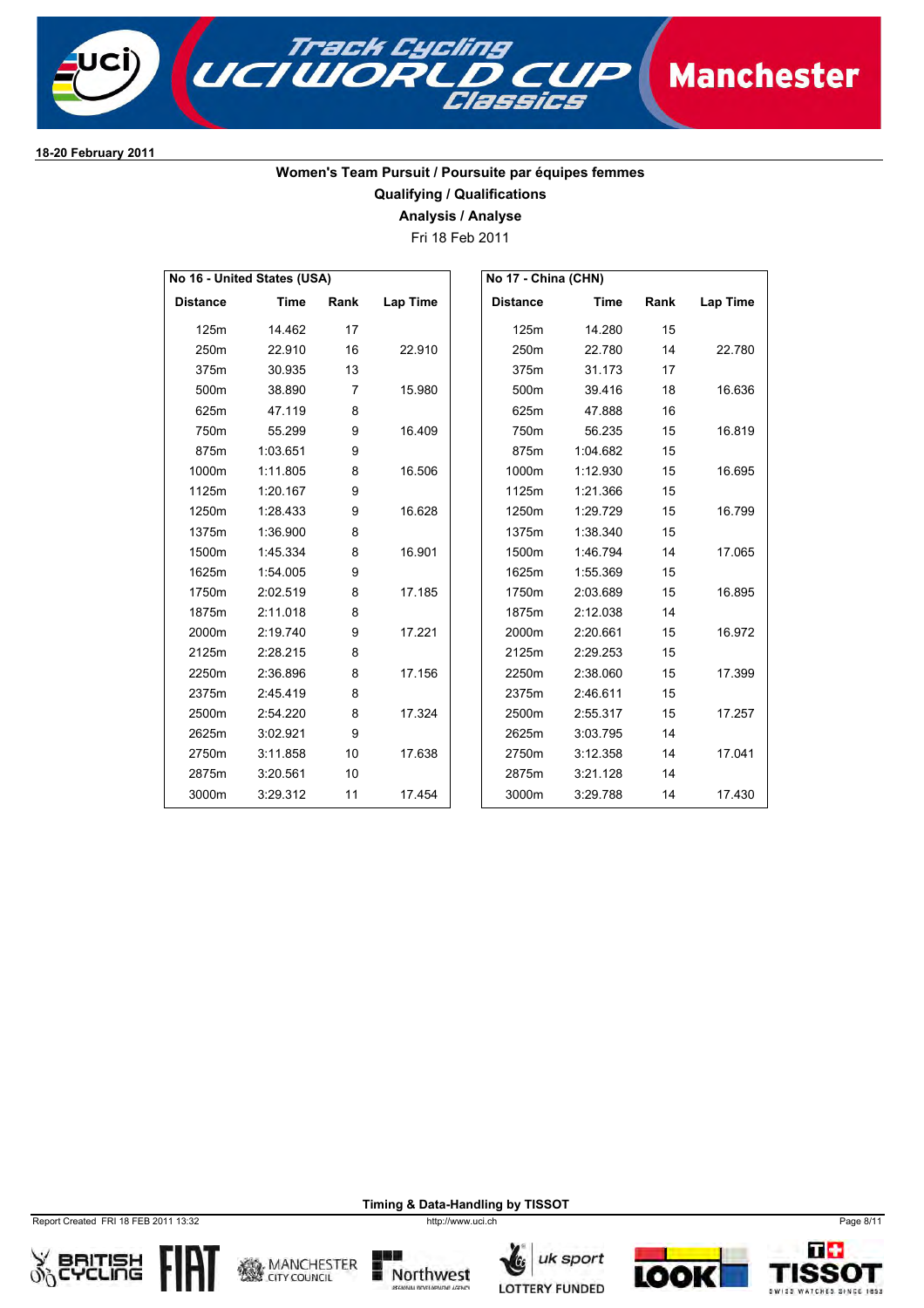

### **Women's Team Pursuit / Poursuite par équipes femmes Qualifying / Qualifications**

**Analysis / Analyse**

Fri 18 Feb 2011

| No 18 - Great Britain (GBR) |             |                |          |  | No 19 - OUCH PRO CYCLING (OUC) |             |                |          |  |
|-----------------------------|-------------|----------------|----------|--|--------------------------------|-------------|----------------|----------|--|
| <b>Distance</b>             | <b>Time</b> | Rank           | Lap Time |  | <b>Distance</b>                | <b>Time</b> | Rank           | Lap Time |  |
| 125m                        | 13.975      | $\overline{7}$ |          |  | 125m                           | 14.237      | 14             |          |  |
| 250m                        | 22.213      | 3              | 22.213   |  | 250m                           | 22.795      | 15             | 22.795   |  |
| 375m                        | 30.257      | $\overline{2}$ |          |  | 375m                           | 30.923      | 12             |          |  |
| 500m                        | 38.078      | $\overline{c}$ | 15.865   |  | 500m                           | 39.069      | 9              | 16.274   |  |
| 625m                        | 45.759      | 1              |          |  | 625m                           | 46.865      | 6              |          |  |
| 750m                        | 53.614      | 1              | 15.536   |  | 750m                           | 54.799      | 5              | 15.730   |  |
| 875m                        | 1:01.536    | 1              |          |  | 875m                           | 1:02.626    | 5              |          |  |
| 1000m                       | 1:09.708    | 1              | 16.094   |  | 1000m                          | 1:10.620    | 5              | 15.821   |  |
| 1125m                       | 1:17.626    | 1              |          |  | 1125m                          | 1:18.677    | 5              |          |  |
| 1250m                       | 1:25.698    | 1              | 15.990   |  | 1250m                          | 1:26.963    | 5              | 16.343   |  |
| 1375m                       | 1:33.721    | 1              |          |  | 1375m                          | 1:35.103    | 5              |          |  |
| 1500m                       | 1:41.903    | 1              | 16.205   |  | 1500m                          | 1:43.336    | 4              | 16.373   |  |
| 1625m                       | 1:50.123    | 1              |          |  | 1625m                          | 1:51.350    | 4              |          |  |
| 1750m                       | 1:58.413    | $\overline{2}$ | 16.510   |  | 1750m                          | 1:59.595    | 4              | 16.259   |  |
| 1875m                       | 2:06.796    | $\overline{2}$ |          |  | 1875m                          | 2:07.771    | 4              |          |  |
| 2000m                       | 2:15.046    | $\overline{c}$ | 16.633   |  | 2000m                          | 2:15.952    | 4              | 16.357   |  |
| 2125m                       | 2:23.122    | $\overline{c}$ |          |  | 2125m                          | 2:24.322    | 4              |          |  |
| 2250m                       | 2:31.193    | $\overline{2}$ | 16.147   |  | 2250m                          | 2:32.746    | $\overline{4}$ | 16.794   |  |
| 2375m                       | 2:39.465    | 1              |          |  | 2375m                          | 2:41.293    | 4              |          |  |
| 2500m                       | 2:47.770    | $\overline{c}$ | 16.577   |  | 2500m                          | 2:49.542    | 4              | 16.796   |  |
| 2625m                       | 2:56.289    | $\overline{c}$ |          |  | 2625m                          | 2:57.958    | 4              |          |  |
| 2750m                       | 3:04.523    | $\overline{2}$ | 16.753   |  | 2750m                          | 3:06.213    | 3              | 16.671   |  |
| 2875m                       | 3:12.891    | $\overline{2}$ |          |  | 2875m                          | 3:14.578    | 3              |          |  |
| 3000m                       | 3:20.962    | 1              | 16.439   |  | 3000m                          | 3:23.048    | 3              | 16.835   |  |

Report Created FRI 18 FEB 2011 13:32 http://www.uci.ch Page 9/11













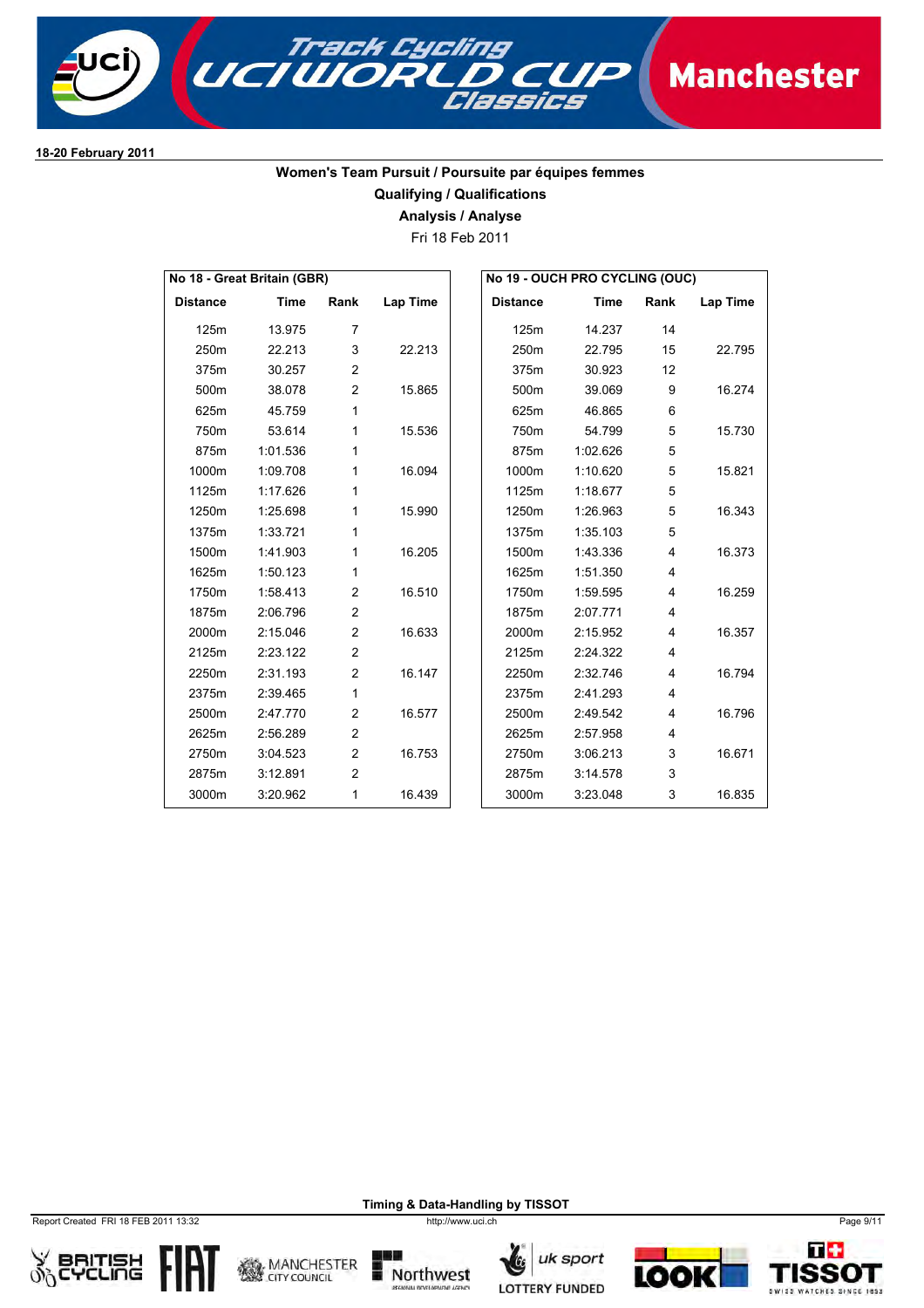

### **Women's Team Pursuit / Poursuite par équipes femmes Qualifying / Qualifications**

**Analysis / Analyse**

Fri 18 Feb 2011

|                 | No 20 - Netherlands (NED) |      |                 | No 21 - Germany (GER) |             |                |          |
|-----------------|---------------------------|------|-----------------|-----------------------|-------------|----------------|----------|
| <b>Distance</b> | <b>Time</b>               | Rank | <b>Lap Time</b> | <b>Distance</b>       | <b>Time</b> | Rank           | Lap Time |
| 125m            | 14.530                    | 19   |                 | 125m                  | 14.303      | 16             |          |
| 250m            | 23.133                    | 19   | 23.133          | 250m                  | 23.090      | 17             | 23.090   |
| 375m            | 31.378                    | 18   |                 | 375m                  | 31.145      | 16             |          |
| 500m            | 39.217                    | 14   | 16.084          | 500m                  | 39.182      | 12             | 16.092   |
| 625m            | 47.109                    | 7    |                 | 625m                  | 47.121      | 9              |          |
| 750m            | 54.930                    | 6    | 15.713          | 750m                  | 55.192      | 8              | 16.010   |
| 875m            | 1:03.005                  | 6    |                 | 875m                  | 1:03.091    | $\overline{7}$ |          |
| 1000m           | 1:11.139                  | 6    | 16.209          | 1000m                 | 1:11.260    | $\overline{7}$ | 16.068   |
| 1125m           | 1:19.131                  | 6    |                 | 1125m                 | 1:19.378    | $\overline{7}$ |          |
| 1250m           | 1:27.318                  | 6    | 16.179          | 1250m                 | 1:27.693    | $\overline{7}$ | 16.433   |
| 1375m           | 1:35.338                  | 6    |                 | 1375m                 | 1:35.840    | $\overline{7}$ |          |
| 1500m           | 1:43.621                  | 6    | 16.303          | 1500m                 | 1:44.150    | $\overline{7}$ | 16.457   |
| 1625m           | 1:51.797                  | 6    |                 | 1625m                 | 1:52.327    | $\overline{7}$ |          |
| 1750m           | 2:00.166                  | 6    | 16.545          | 1750m                 | 2:00.703    | $\overline{7}$ | 16.553   |
| 1875m           | 2:08.296                  | 5    |                 | 1875m                 | 2:09.055    | $\overline{7}$ |          |
| 2000m           | 2:16.577                  | 5    | 16.411          | 2000m                 | 2:17.578    | $\overline{7}$ | 16.875   |
| 2125m           | 2:24.729                  | 5    |                 | 2125m                 | 2:25.986    | $\overline{7}$ |          |
| 2250m           | 2:33.091                  | 5    | 16.514          | 2250m                 | 2:34.573    | $\overline{7}$ | 16.995   |
| 2375m           | 2:41.413                  | 5    |                 | 2375m                 | 2:42.952    | $\overline{7}$ |          |
| 2500m           | 2:50.005                  | 5    | 16.914          | 2500m                 | 2:51.359    | $\overline{7}$ | 16.786   |
| 2625m           | 2:58.241                  | 5    |                 | 2625m                 | 2:59.871    | $\overline{7}$ |          |
| 2750m           | 3:06.547                  | 5    | 16.542          | 2750m                 | 3:08.362    | $\overline{7}$ | 17.003   |
| 2875m           | 3:14.858                  | 4    |                 | 2875m                 | 3:17.004    | $\overline{7}$ |          |
| 3000m           | 3:23.179                  | 4    | 16.632          | 3000m                 | 3:25.600    | $\overline{7}$ | 17.238   |

Report Created FRI 18 FEB 2011 13:32 http://www.uci.ch Page 10/11